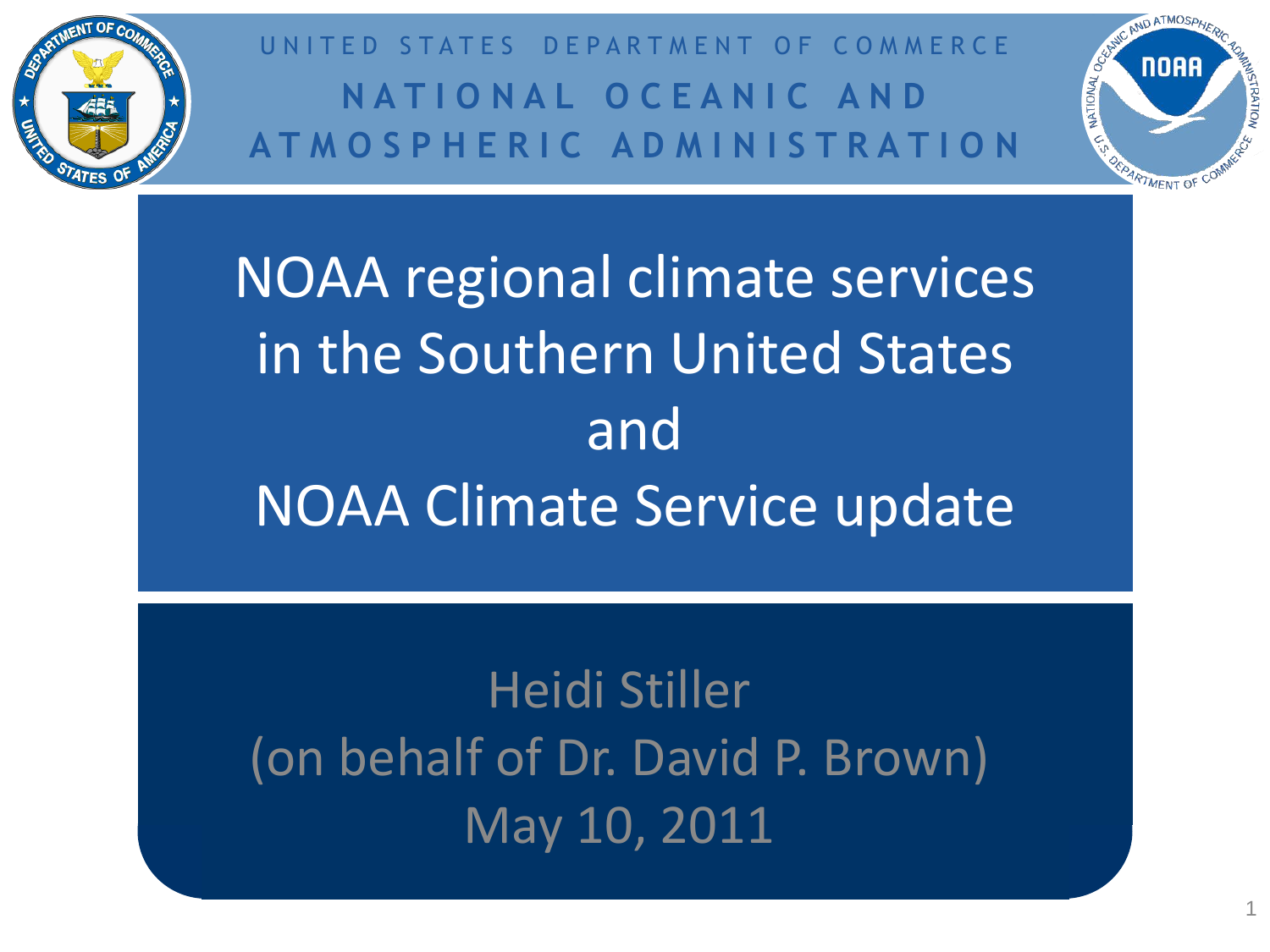

### Regional climate services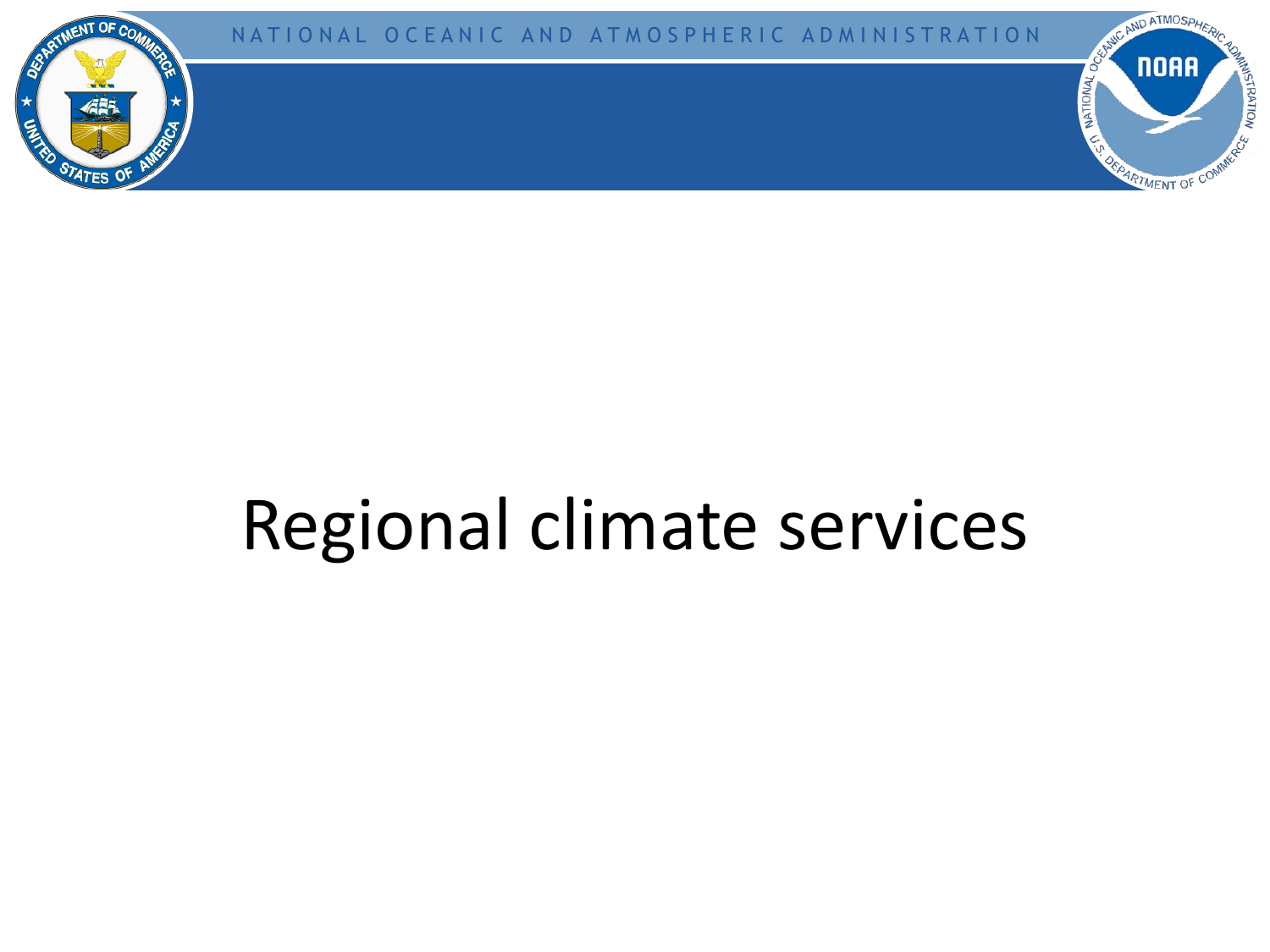

- NOAA climate services have existed for decades
- Service offerings divided into two types:
	- NOAA centers/institutes/offices (internal)
		- e.g., National Climatic Data Center
	- NOAA "core partners" (external)
		- e.g., Regional Climate Centers, Regional Integrated Sciences and Assessments (RISAs), Sea Grant
- Often, centers/partners have lacked coordination programmatically and in user engagement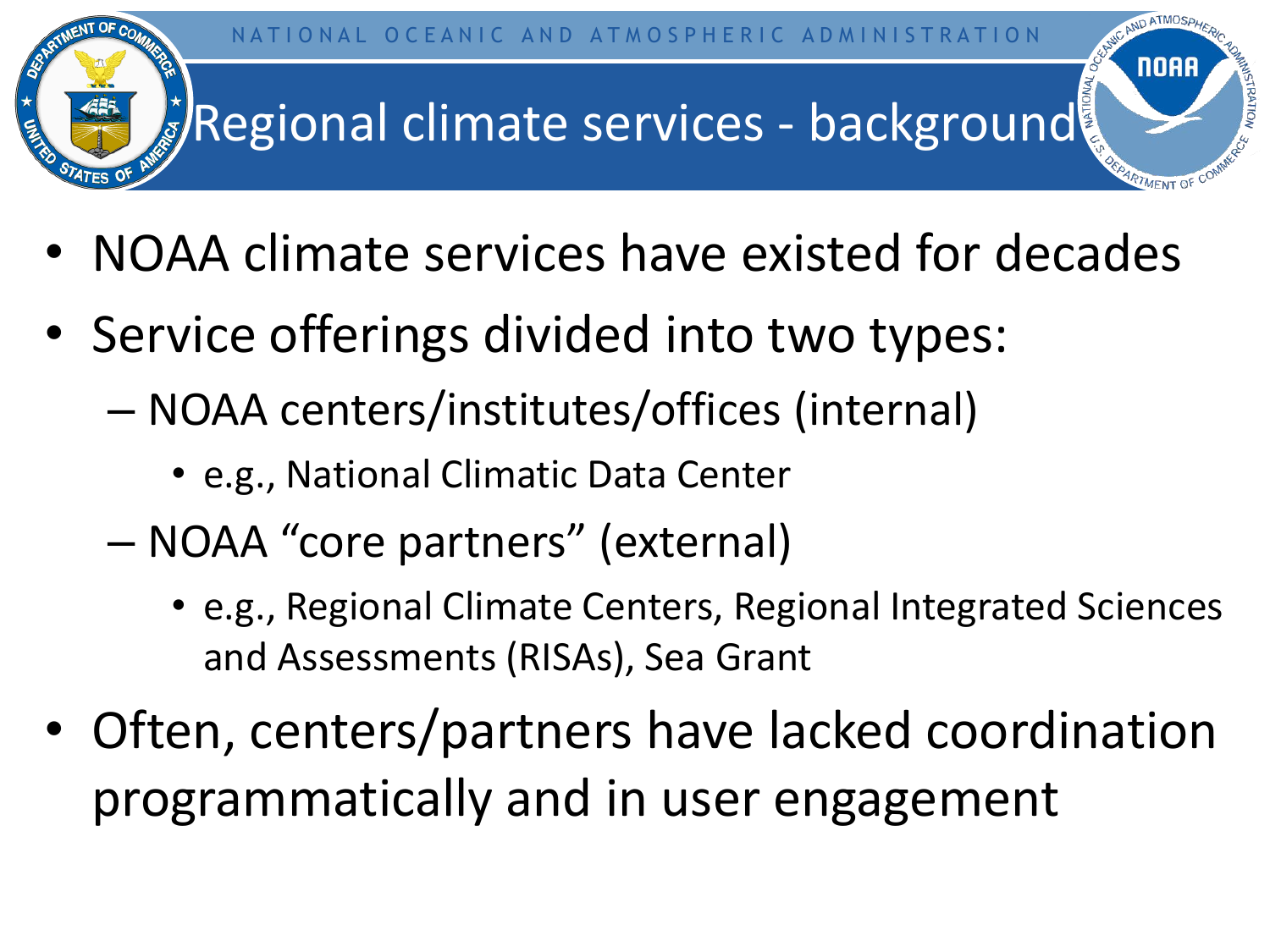

- Increasingly, our users demand local and regional climate products and services
- However, NOAA's current agency structure is not optimized for coordinated, "high resolution" services delivery
- In response, NOAA has committed itself to improved regional climate services coordination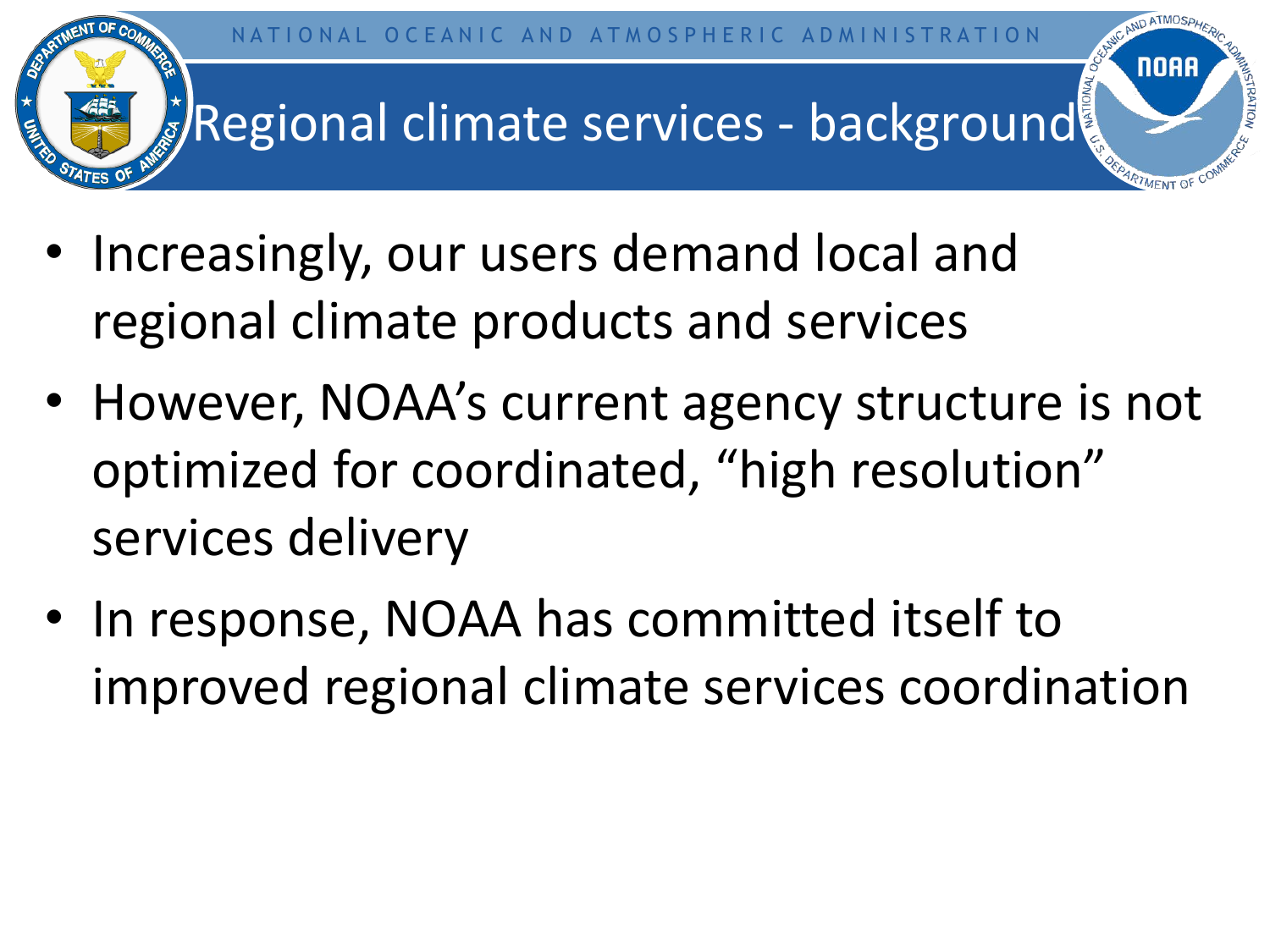

AND ATMOSPHERIC

**NOAA** 

**POTTRATION** 

## Regional climate services - progress

ENT OF CO

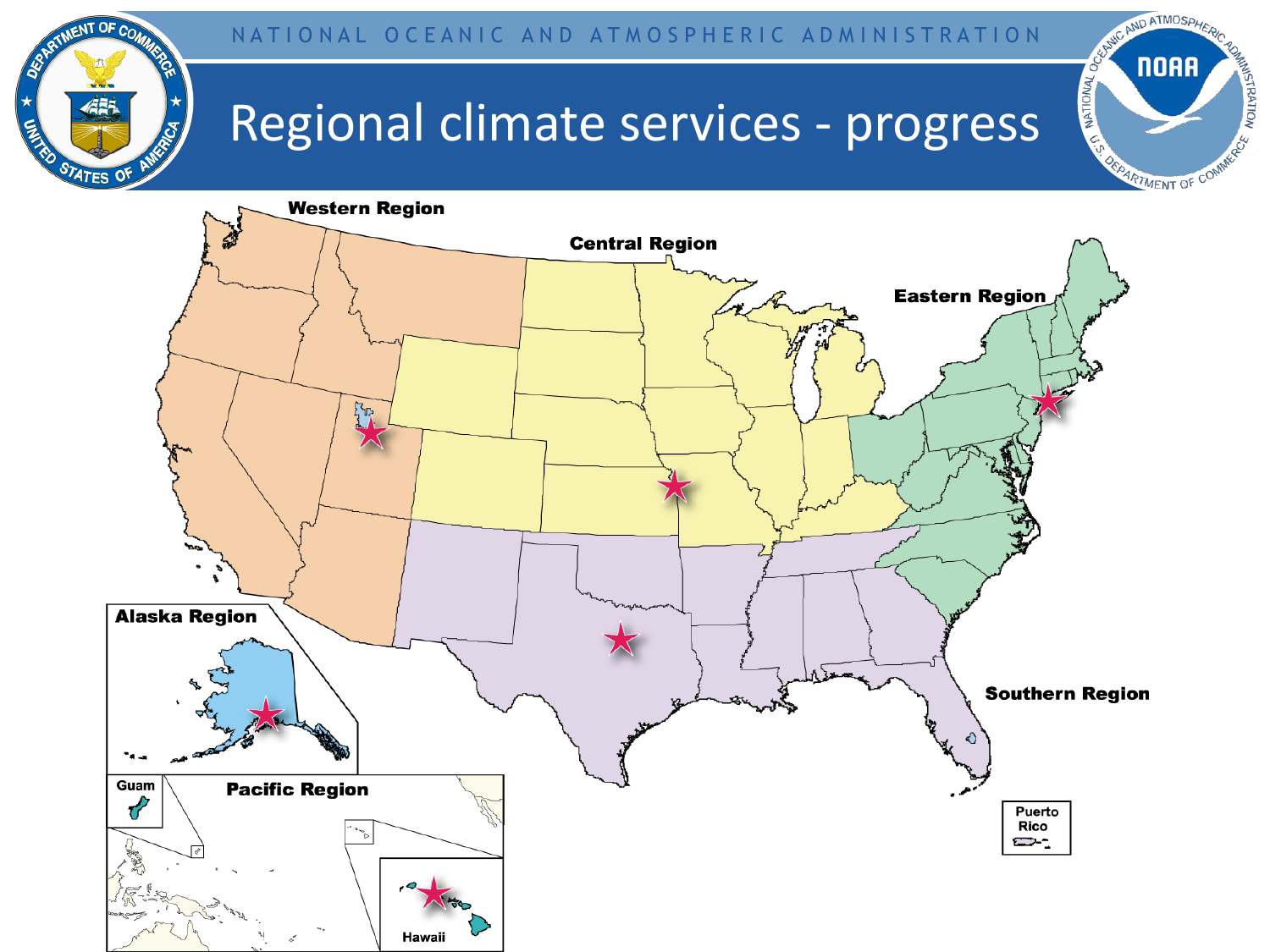

Examples of NOAA Southern Region climate services assets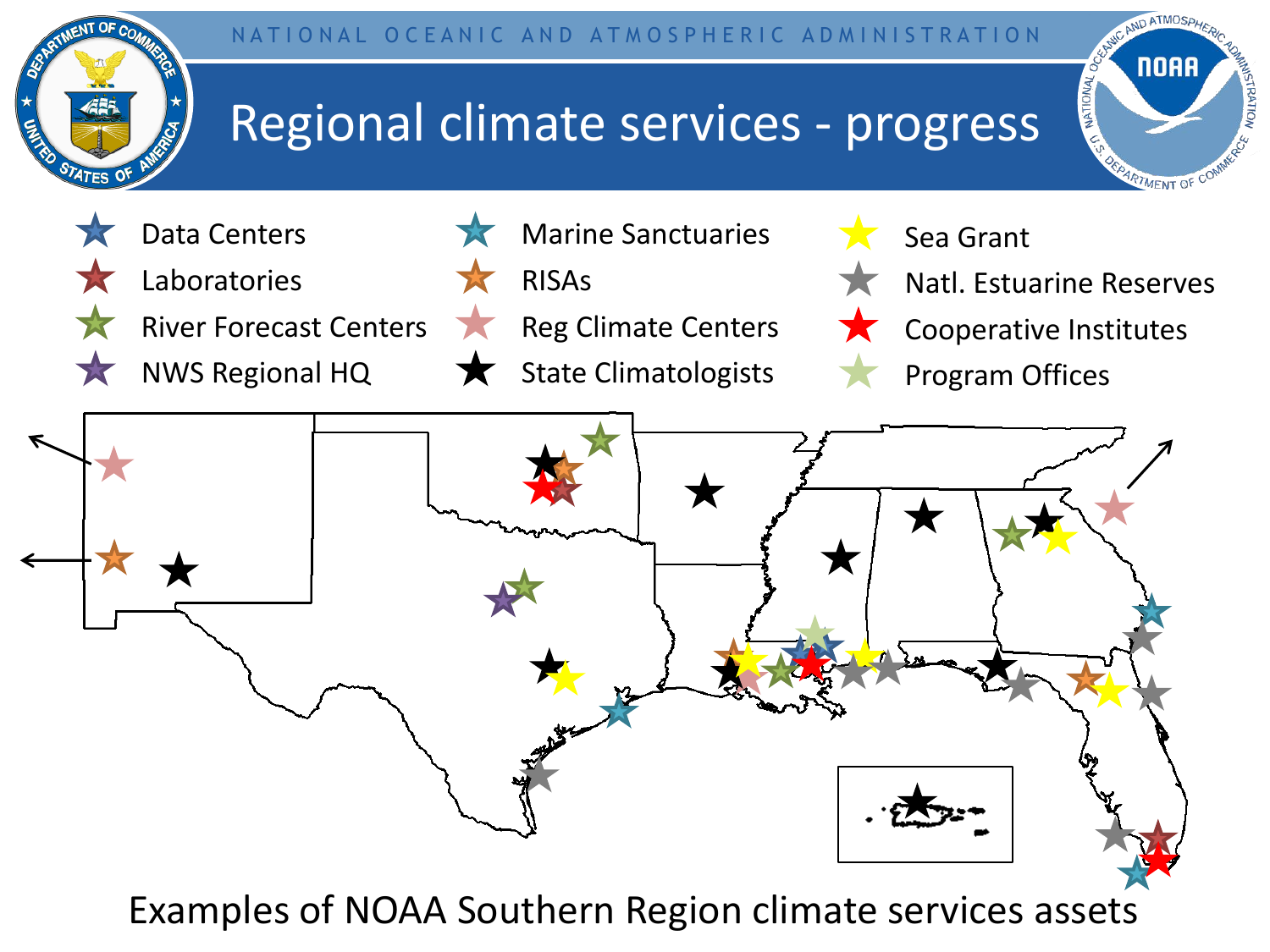

• Initiate a regional coordination framework

- Prioritize NOAA climate services activities
	- Improved product development and delivery
	- Identification of key information needs & gaps
	- Sustained engagement with user communities

• Engage external (non-NOAA) partners via a regional steering committee and action plan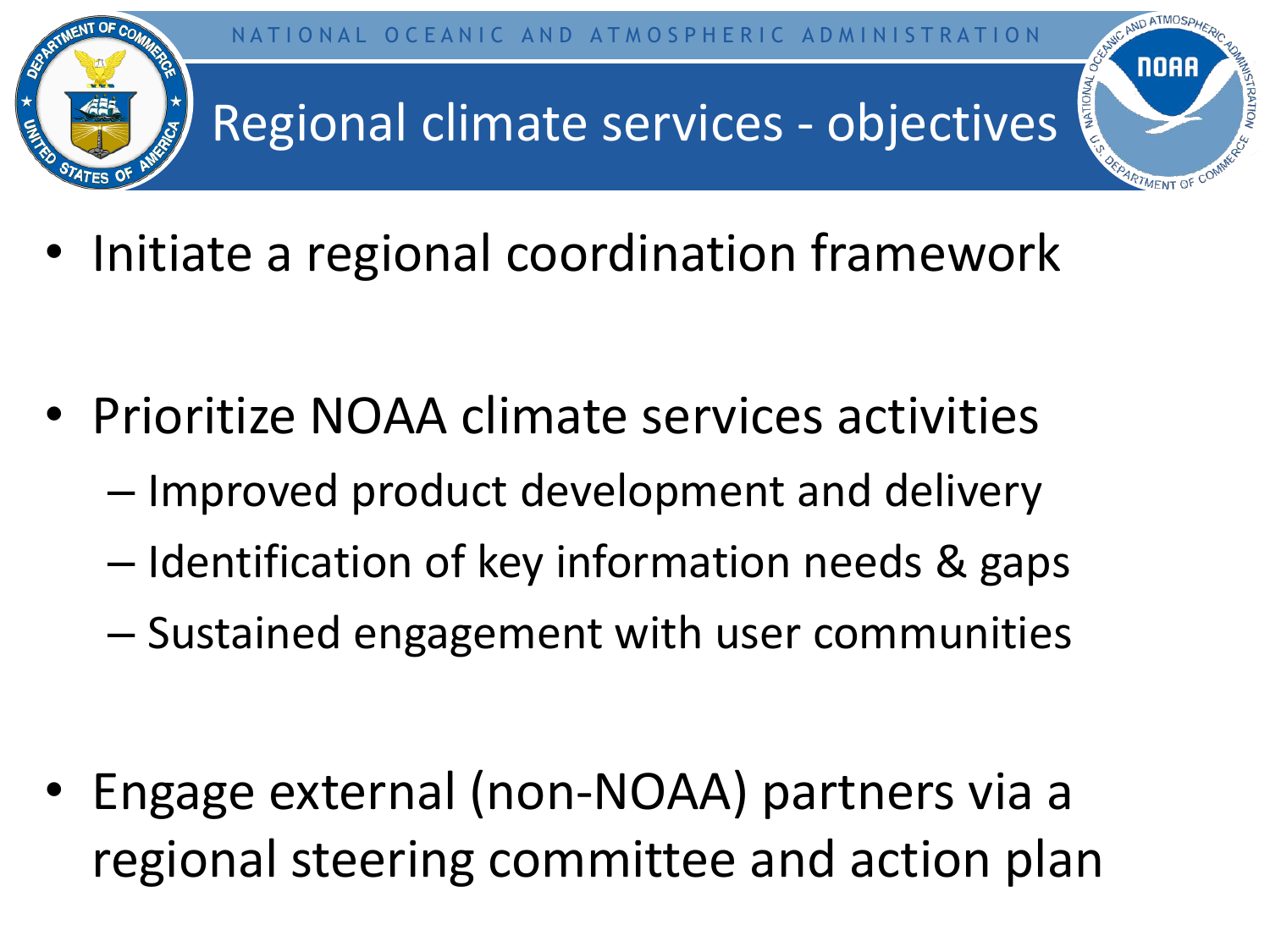

### NOAA Climate Service update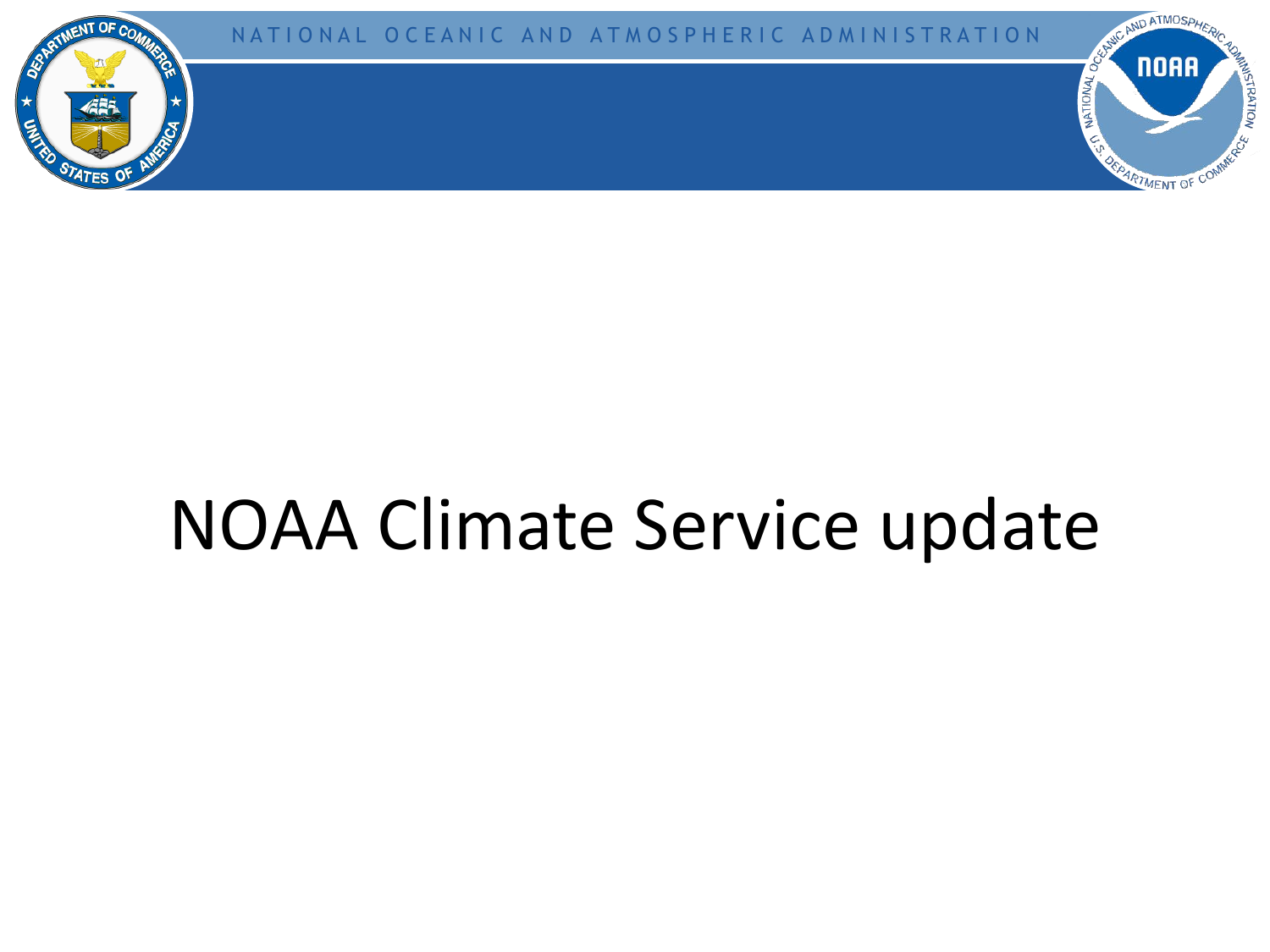

- Essentially a no-cost internal reorganization
- Intention is to streamline NOAA climate activities (research, operations, service) under a single line office management structure
- Will strengthen core agency capabilities and promote a NOAA-wide focus on key societal challenges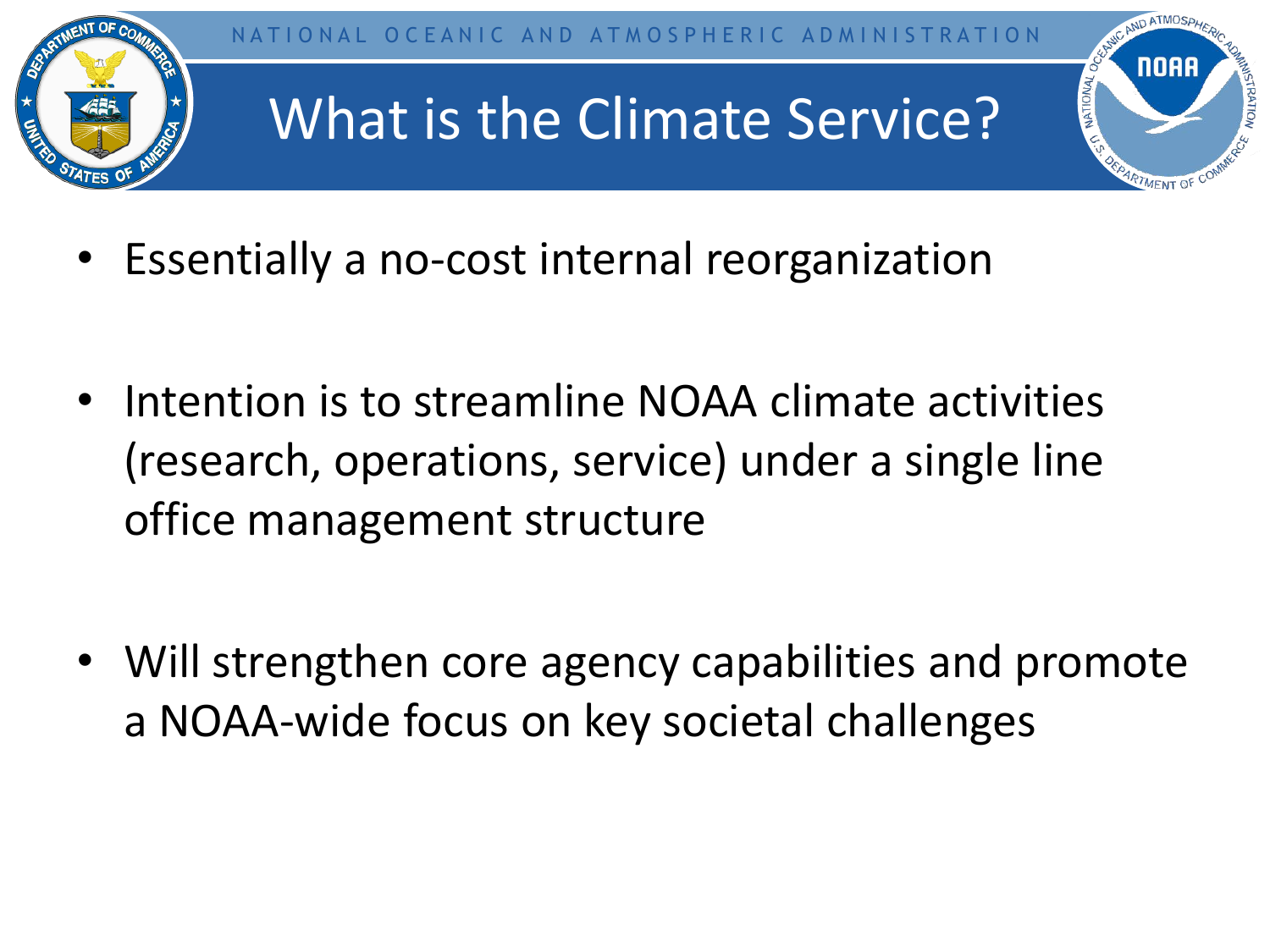NATIONAL OCEANIC AND ATMOSPHERIC ADMINISTRATION

# **STATES OF**

### What is the Climate Service?



#### **Examples of Private and Public Sector Concerns**

Energy and water demands, food quality and quantity, reliable infrastructure during extremes of climate, insurance protection, international trade, economic resiliency, plant and animal range, ocean productivity, and other concerns, as affected by climate variability, global warming, heat waves, cold snaps, drought, fires, heavy downpours, blizzards, floods, sea-level rise, storm surge, sea-ice and glacier loss, snow cover, and other physical variables.

Initial Science and Service Priorities of the Climate Service to Meet Private and Public Sector Challenges

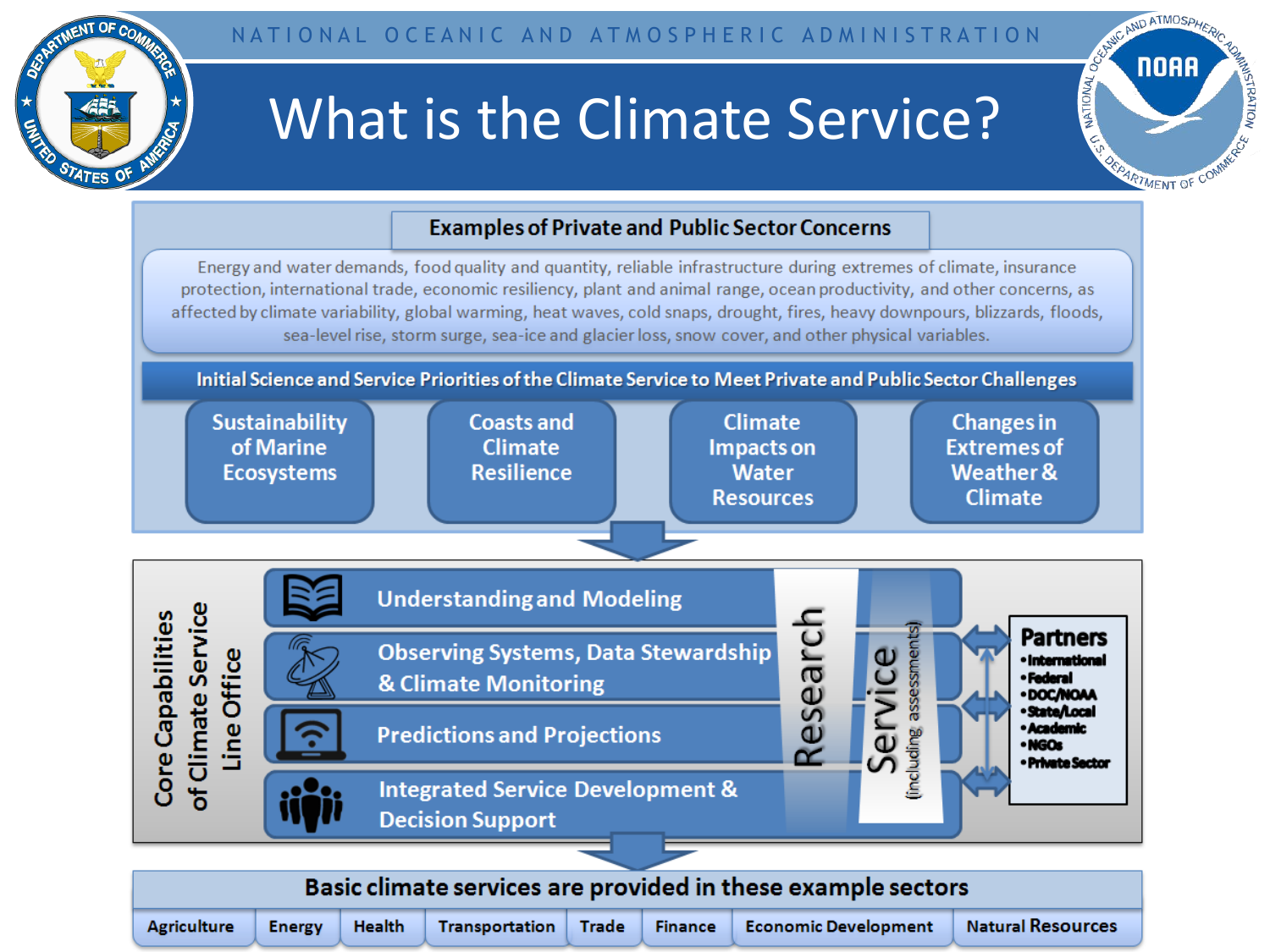

- February 2010: NOAA and Department of Commerce propose new Climate Service
- February 2011: Reorganization proposal given to Congress as part of FY12 budget
- Regional climate services efforts (especially internal coordination and external partnership development) will continue, during and after reorganization process